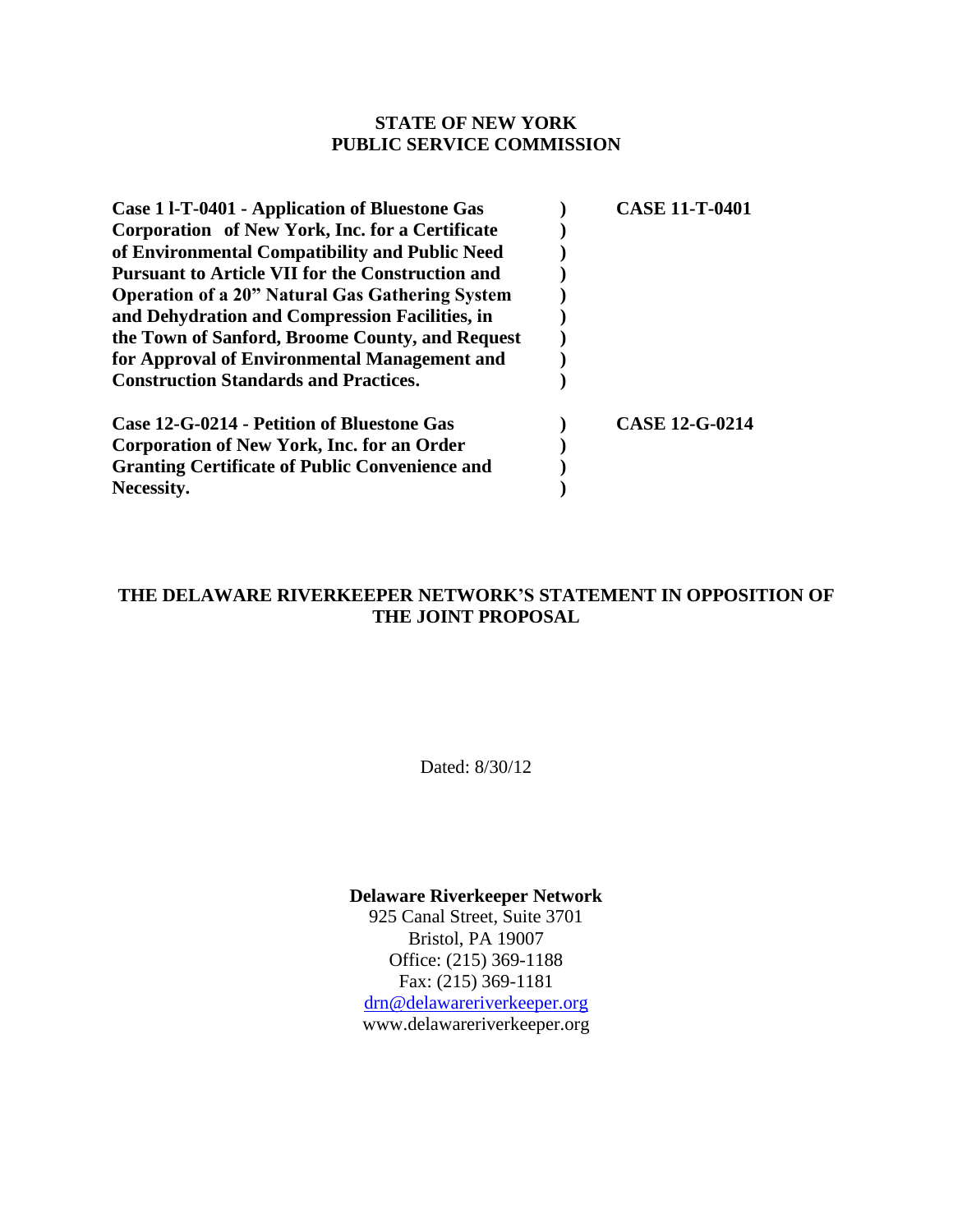## **TABLE OF CONTENTS**

| $\cdot$ 2                                                                                                                                                        |
|------------------------------------------------------------------------------------------------------------------------------------------------------------------|
|                                                                                                                                                                  |
| A Ruling on this Proposal is Premature and<br>1)<br>Improper Because Bluestone Has Not Filed<br>For A Formal Application for Non-Jurisdiction                    |
| The Project's Planned Waterbody Crossings<br>2)<br><b>Construction Activity Are Improper and</b>                                                                 |
| The Delaware River Basin Commission Has<br>3)<br><b>Authority To Regulate Pipelines And Must Be</b>                                                              |
| The Joint Proposal Must Not Be Approved<br>4)<br>Until New York State Has Made A Final Decision<br>13                                                            |
| A Cumulative Environmental Impact Study Must<br>5)<br><b>Be Conducted That Accounts For Impacts From</b><br>Pipeline Construction Activity, As Well Impacts from |
|                                                                                                                                                                  |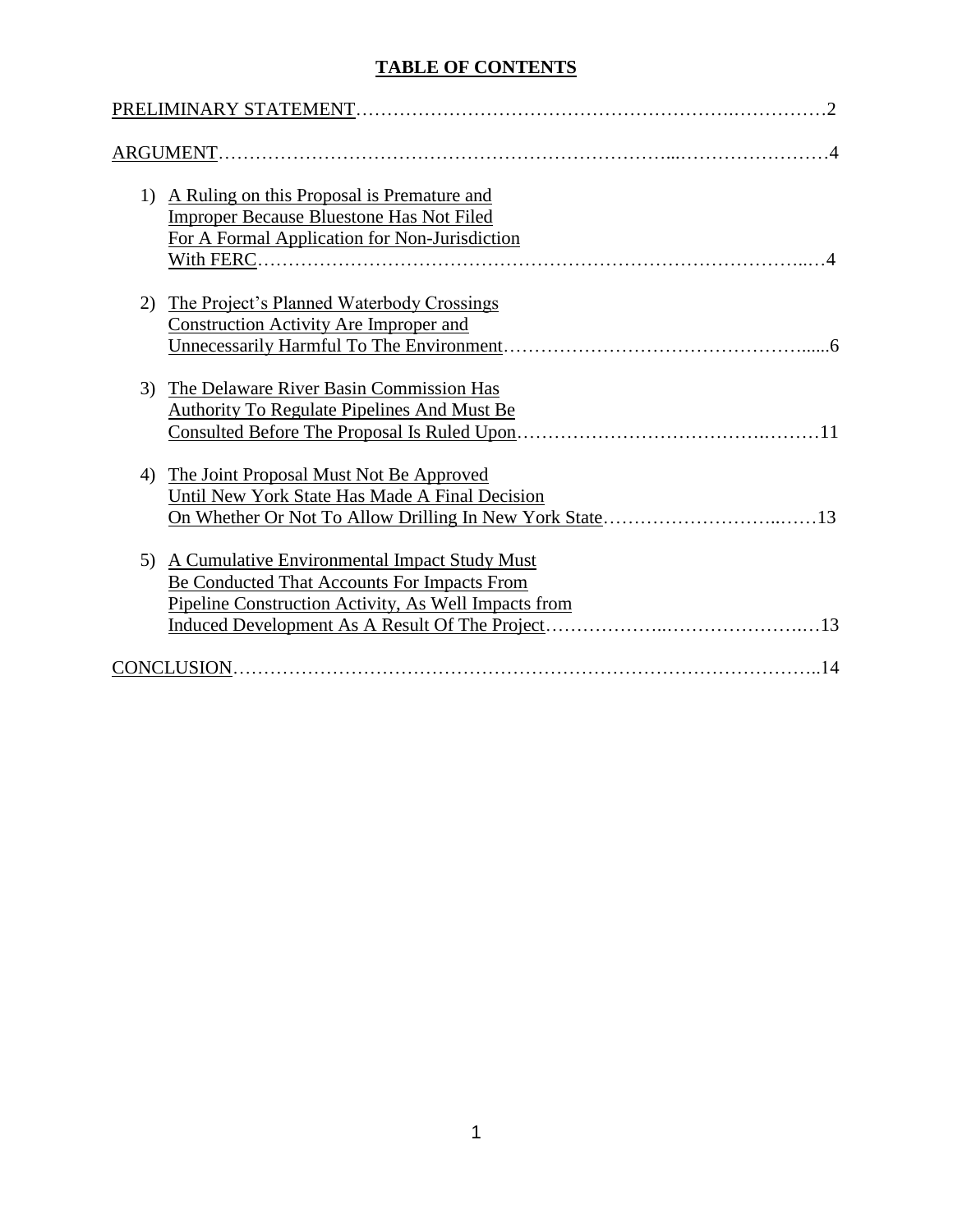### **PRELIMINARY STATEMENT**

The Delaware Riverkeeper Network ("DRN") hereby submits its opposition to the Joint Proposal. DRN is a non-profit organization established in 1988 to protect and restore the Delaware River, its associated watershed, tributaries, and habitats. This area includes 13,539 square miles, draining parts of New Jersey, New York, Pennsylvania and Delaware, and it is within this region in Broome County New York that a portion of the Bluestone Gathering System Project's ("Project") construction activity will take place.

The Upper Delaware River is a federally designated "Scenic and Recreational River" administered by the National Park Service. The National Wild and Scenic Rivers System also includes parts of the Lower Delaware and the Delaware Water Gap. The Basin and River are home to a number of federal and state listed endangered or threatened species including the dwarf wedgemussel, Indiana bat, bog turtle, shortnose sturgeon, loggerhead and Kemm's ridley sea turtles, and Northeastern bulrush. Over 200 species of migratory birds have been identified within the drainage area of the Upper Delaware River within the Basin, including the largest wintering population of bald eagles within the Northeastern United States. Migratory birds breed in or migrate through the high quality riparian corridors of the Basin. The Delaware River and Delaware Bay are also home to dozens of species of commercially and recreationally important fish and shellfish species.

In its efforts to protect and restore the watershed, DRN organizes and implements stream-bank restorations, a volunteer monitoring program, educational programs, environmental advocacy initiatives, recreational activities, and environmental law enforcement efforts throughout the entire Delaware River Basin. DRN is a membership organization headquartered in Bristol, Pennsylvania, with more than 10,000 members with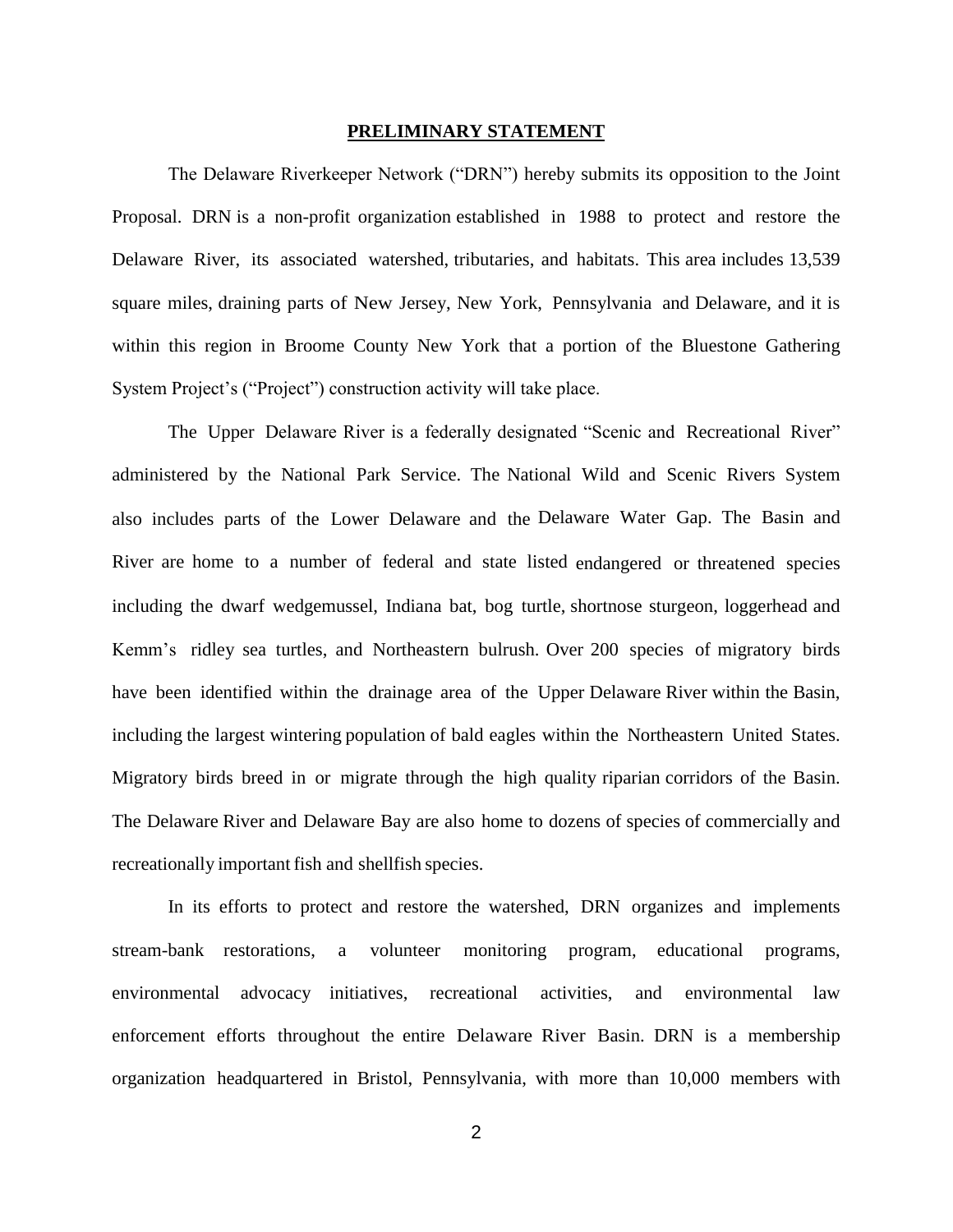interests in the health and welfare of the Delaware River and its watershed. DRN is uniquely qualified to comment on and provide relevant information concerning associated impacts to human health and the environment as a result of this Project. DRN brings this action on its own behalf and on behalf of its members, board, and staff.

On July 27, 2011, Bluestone provided an application to the Secretary to the New York State Public Service Commission ("Commission") seeking a Certificate of Environmental Compatibility and Public Need ("Certificate"), pursuant to Article VII of the Public Service Law ("PSL"), authorizing construction, operation and maintenance of the proposed Bluestone Gathering System ("BGS" or the "Project") in the Town of Sanford, Broome County, New York. The BGS is a natural gas system that will aggregate and dehydrate natural gas production from wells in Susquehanna County, Pennsylvania for delivery into interstate pipelines. The BGS also will have the capability to aggregate natural gas production from wells in Broome County, New York for delivery into interstate pipelines. According to the documents on record BGS will provide an outlet for the production of natural gas from a minimum of 30,000 acres being developed by affiliates of Southwestern Energy ("SWN") in Susquehanna County, Pennsylvania as well as any additional acreage along the route in Pennsylvania and in New York located within a 5 to 10 mile proximity of BGS. According to the documents on record BGS will be capable of delivering natural gas from these wells to two interstate pipelines; the Millennium Pipeline which will be interconnected to the BGS in New York and the Tennessee Gas Pipeline which will be interconnected to the BGS in Pennsylvania. Though compression will not be required initially at the Sanford Station, Bluestone anticipates that, in the future, it may need compression to meet the needs of growth in regional production.

If the Commission adopts the Joint Proposal in its entirety, the appended Certificate Conditions will govern the construction and operation of the BGS. DRN has a number of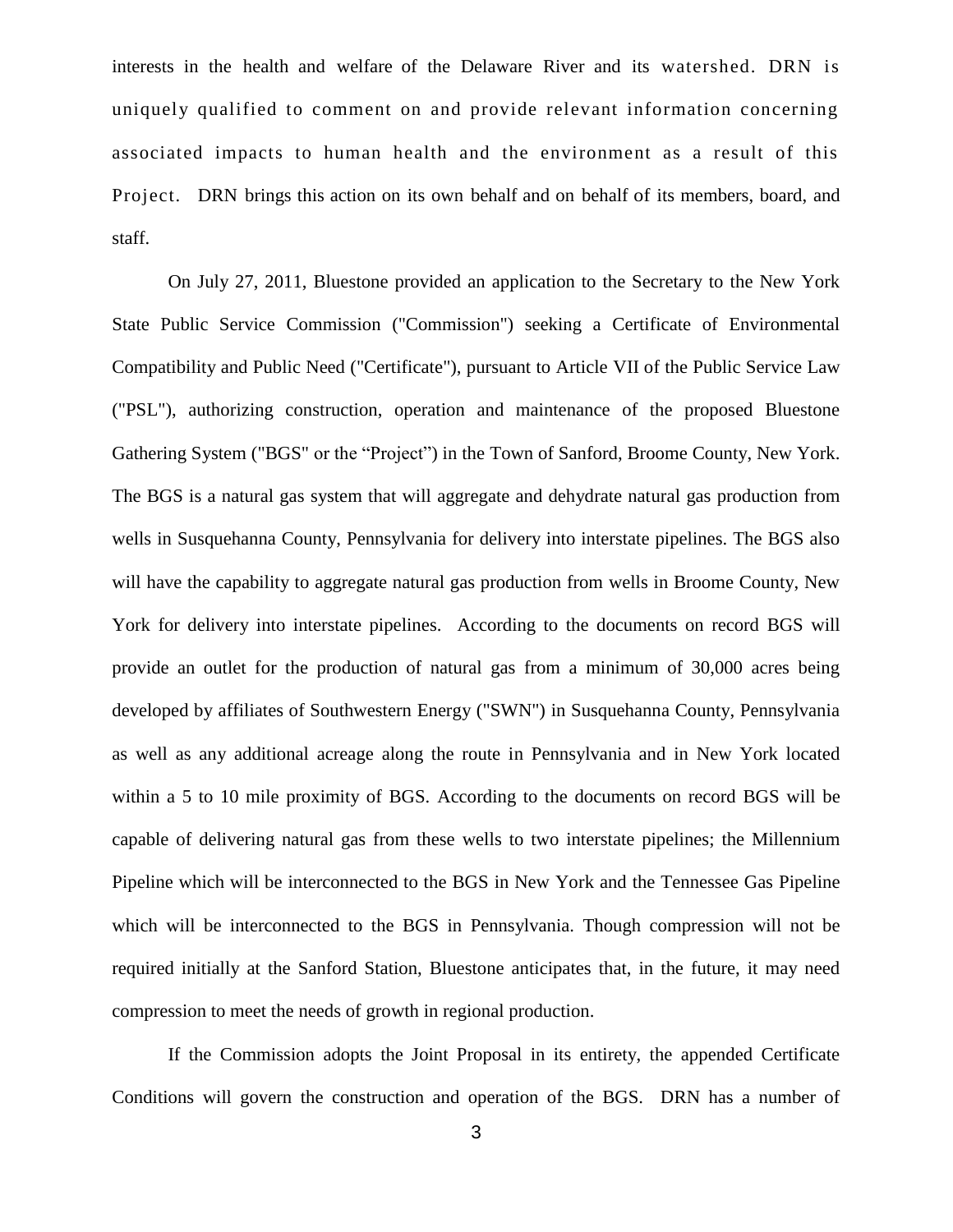significant concerns regarding this particular Project and urge the Commission to reject the Joint Proposal.

#### **ARGUMENT**

# **1) A Ruling On This Proposal Is Premature And Improper Because Bluestone Has Not Filed For A Formal Application For Non-Jurisdiction With FERC.**

Bluestone has failed to file for a formal petition requesting an official determination from the Federal Energy Regulatory Commission ("FERC") exempting the Project from FERC jurisdiction. Instead, Bluestone *itself* determined it was not subject to FERC authority after informal discussions with FERC staff.<sup>1</sup>

The Commission has developed specific and searching criteria to determine which facilities are non-jurisdictional gathering facilities. *See Amerada Hess Corp.*, 52 FERC ¶ 61,268 (1990); and *Farmland Industries, Inc.*, 23 FERC ¶ 61,063 (1983). To determine a facility's function, the Commission relies on the modified "primary function test," which includes consideration of physical and geographical factors including: (1) the length and diameter of the pipelines; (2) the extension of facilities beyond the central point in the field; (3) the facilities' geographic configuration; (4) the location of compressors and processing plants; (5) the location of wells along all or part of the facilities; and (6) the operating pressures of the pipelines. *See, e.g., Columbia Gas Transmission Corp., 93 FERC ¶ 61,278, at 61,913 (2000).*

In addition to the physical and geographical factors, the Commission also considers the purpose, location, and operation of the facilities; the general business activities of the owner of the facility; and whether the jurisdictional determination is consistent with the NGA. The Commission does not consider any one factor to be determinative and recognizes that all factors do not necessarily apply to all situations*. See, e.g.*, *NorAm Gas Transmission Co*., 75 FERC ¶

<sup>&</sup>lt;sup>1</sup> Additional Information In Response To August 10, 2011 Deficiency Letter From Department Of *Public Service Staff* ("Bluestone concluded that the proposed Bluestone Gathering System fits the jurisdictional requirements of a gathering system and is not subject to FERC jurisdiction.")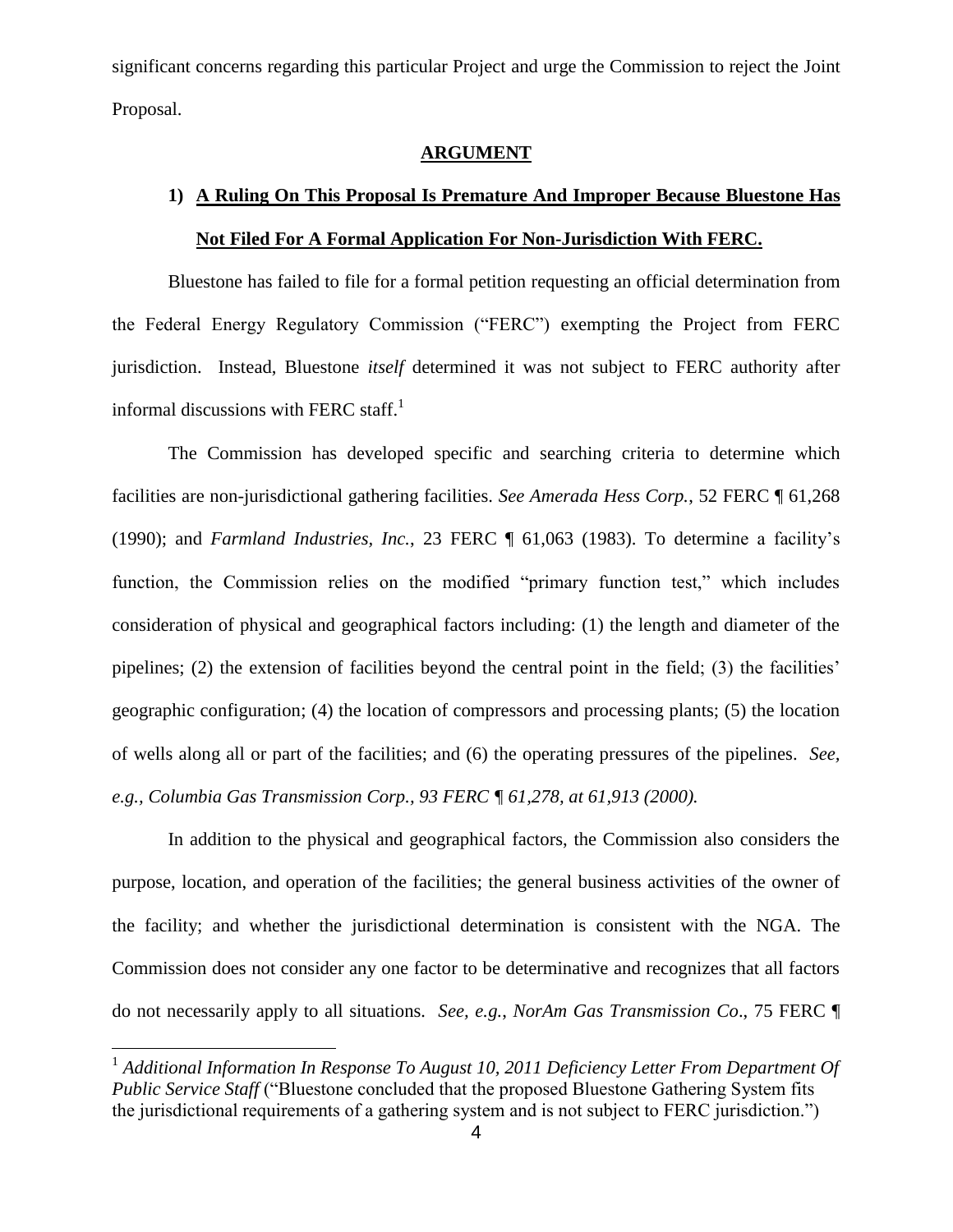61,127, at 61,429 (1996). The Commission weighs any and all other relevant facts and circumstances of a particular case, including the non-physical criteria. *See ANR Pipeline Co.*, 76 FERC ¶ 61,153 (1996).

In Bluestone's letter titled, *Additional Information In Response To August 10, 2011 Deficiency Letter From Department Of Public Service Staff*, Bluestone directly admits that a similar pipeline gathering system<sup>2</sup> needed to file for a declaratory order requesting exemption. Bluestone makes the specious argument that because the two projects are "analog," and the other project was found to be non-jurisdictional, Bluestone therefore does not need to file such a request with FERC.

However, when the jurisdictional requirement test is applied to the BGS, a number of these factors weigh heavily for a finding of jurisdiction. For example, typical "gathering systems" operate at Maximum Allowable Pressures of roughly 350 pounds per square inch, the BGS system will have the capacity to operate at over 1400 pounds per square inch. In addition, the design of this system will allow for the potential pass through of natural gas from the Tennessee Line to the Millenium Line, thus making the BGS a functional equivalent of a transmission line. This fact is further reinforced by the fact that the pipeline will have a much higher capacity than will be used when initially put into service, a capacity that will only increase when/if additional compressor stations are added to the system. Furthermore, just the simple fact that the BGS interconnects two major gas pipeline systems at either end of the line, indicate that this system is not your typical open ended "gathering" system.

As detailed above, a jurisdiction decision is a multifaceted and complex balancing test, and is a matter for FERC to determine – not the project sponsor. As such, Bluestone must

 $^{2}$  On December 23, 2009, Laser Marcellus Gathering Company, LLC (Laser Marcellus) filed a petition for a declaratory order requesting that the Commission determine that pipeline facilities it intends to construct from Pennsylvania into New York (Marcellus Facilities) will perform a gathering function exempt from the Commission's jurisdiction. 130 FERC ¶ 61,162, Docket No. CP10-35-000.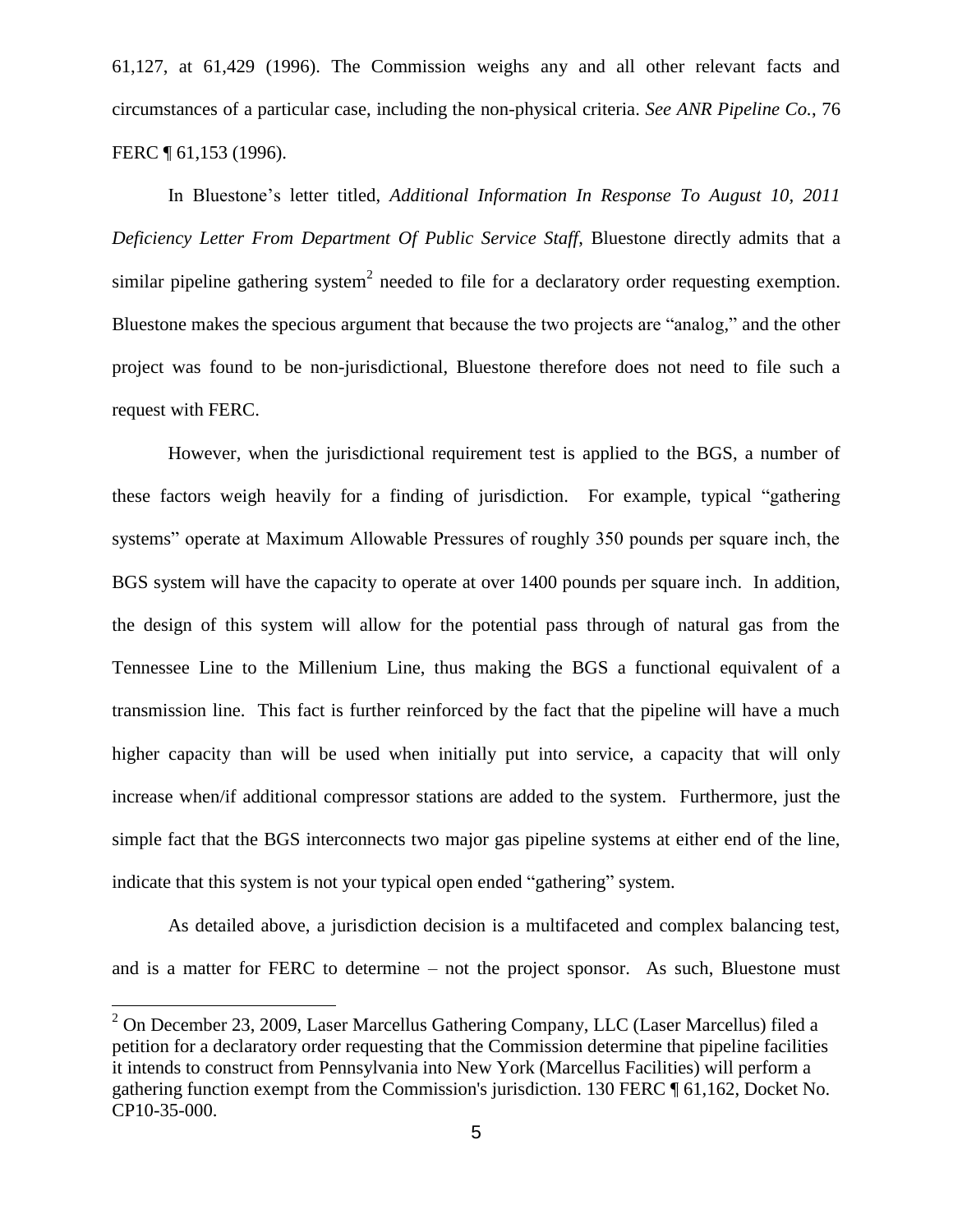submit a request for declaratory order requesting an exemption to FERC before this Commission rules on the Joint Proposal. A finding that FERC does in fact have jurisdiction would materially change the procedure and substance of the review and permitting processes, and therefore it would be premature for the Commission to rule on the Joint Proposal before a clear jurisdictional decision has been made by FERC.

# **2) The Project's Planned Waterbody Crossings Construction Activity Are Improper and Unnecessarily Harmful To The Environment.**

The rapid development of natural gas supporting infrastructure – in particular pipeline delivery systems – have a significant negative impact on the Delaware River Basin and surrounding communities. All such construction activity results in negative impacts to the surrounding environment. As indicated in Bluestone's *Stream and Wetlands Crossings Methods* submission before the Commission, Bluestone plans on crossing no less than 22 waterbodies in New York.<sup>3</sup> The Joint Proposal should not be approved until a condition is included in the proposal that expressly states that under no circumstances will the "Wet Cut" water body crossing method be used. This method is the cheapest and fastest way to cross a water body, but it is also – by far – the most environmentally damaging.

There are two broad categories of construction methods for gathering pipelines that cross water-bodies. These two methods are known as "dry" ditch crossing and "wet" ditch crossing (also known as "open cut") construction.<sup>4</sup> "Dry" ditch crossings encompass three primary techniques: dam and pump, flume, and horizontal direct drilling. A "wet" ditch crossing encompasses any dredging construction activity that takes place while the water body continues to flow. Each technique is associated with a particular set of environmental harms.

 $3$  Appendix C, Attachment 4, Streams and Wetlands Crossing Methods.

<sup>&</sup>lt;sup>4</sup> Nels Johnson, et al., *Natural Gas Pipelines*, THE NATURE CONSERVANCY, 3 (December 2011).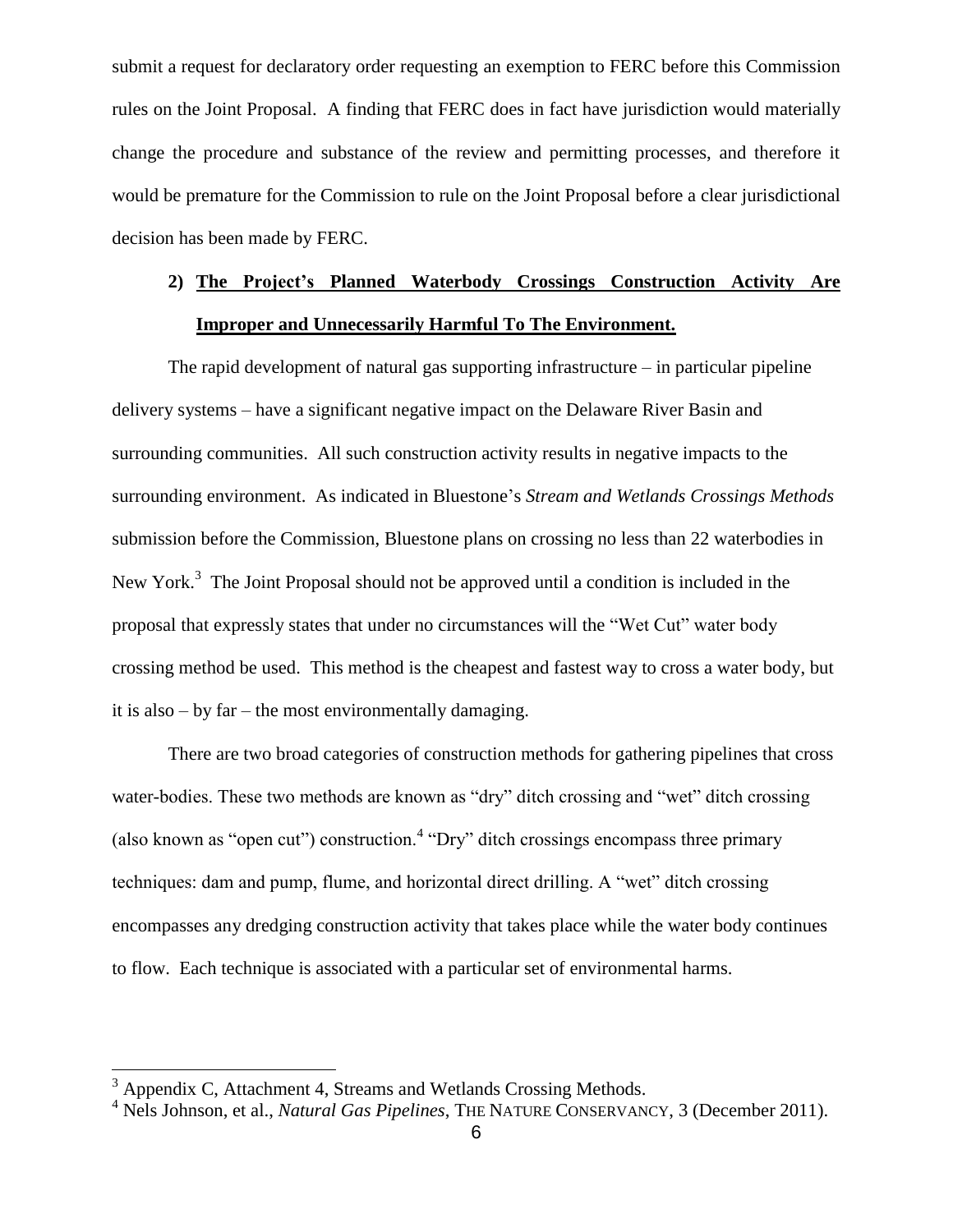In the dam and pump technique, the stream is dammed and water is transferred across the construction site by means of a temporary hose or pipe and pump. This construction isolates and diverts the stream around the pipeline crossing. Problems associated with this technique include: sediment release during dam construction and removal as water washes over the construction area; slow construction/installation time compared to other construction methods; extended period of in-stream activity and prolonged sediment release; fish salvage may be required from dewatered reach; and, a short-term barrier to fish movement is created.<sup>5</sup>

In the flume technique, the stream is dammed and a culvert is installed. The flume pipe is then installed after blasting (if necessary), but before any trenching. Sand bags and plastic sheeting diversion structures or an equivalent setup are often used to divert stream flow through the flume pipe. In addition to the problems posed by the dam and pump method, problems associated with flume pipeline construction include: the flumes becoming short-term barriers to fish passage if the water velocity in the flume pipe is too high or if the flume pipe is perched above the streambed; and the inducement of stream velocities that may create downstream scour. 6

Horizontal directional drilling is a technique that is similar to the drilling of a horizontal hydraulic fracturing well. A pilot hole is first drilled down to a sufficient depth and then deviated underneath the stream parallel to the ground. The wellbore is then enlarged to a diameter larger than the diameter of pipe to be installed. A prefabricated pipe segment is pulled into the hole, using the same drill rig that bored the initial and enlarged holes. Although directional boring installations do not generate major sediment discharges the potential for environmental damage

<sup>5</sup> James Norman, et al., *Utility Stream Crossing Policy*, ETOWAH AQUATIC HABITAT CONSERVATION PLAN, July 13, 2008, 12.

<sup>6</sup> *Id*. at 13.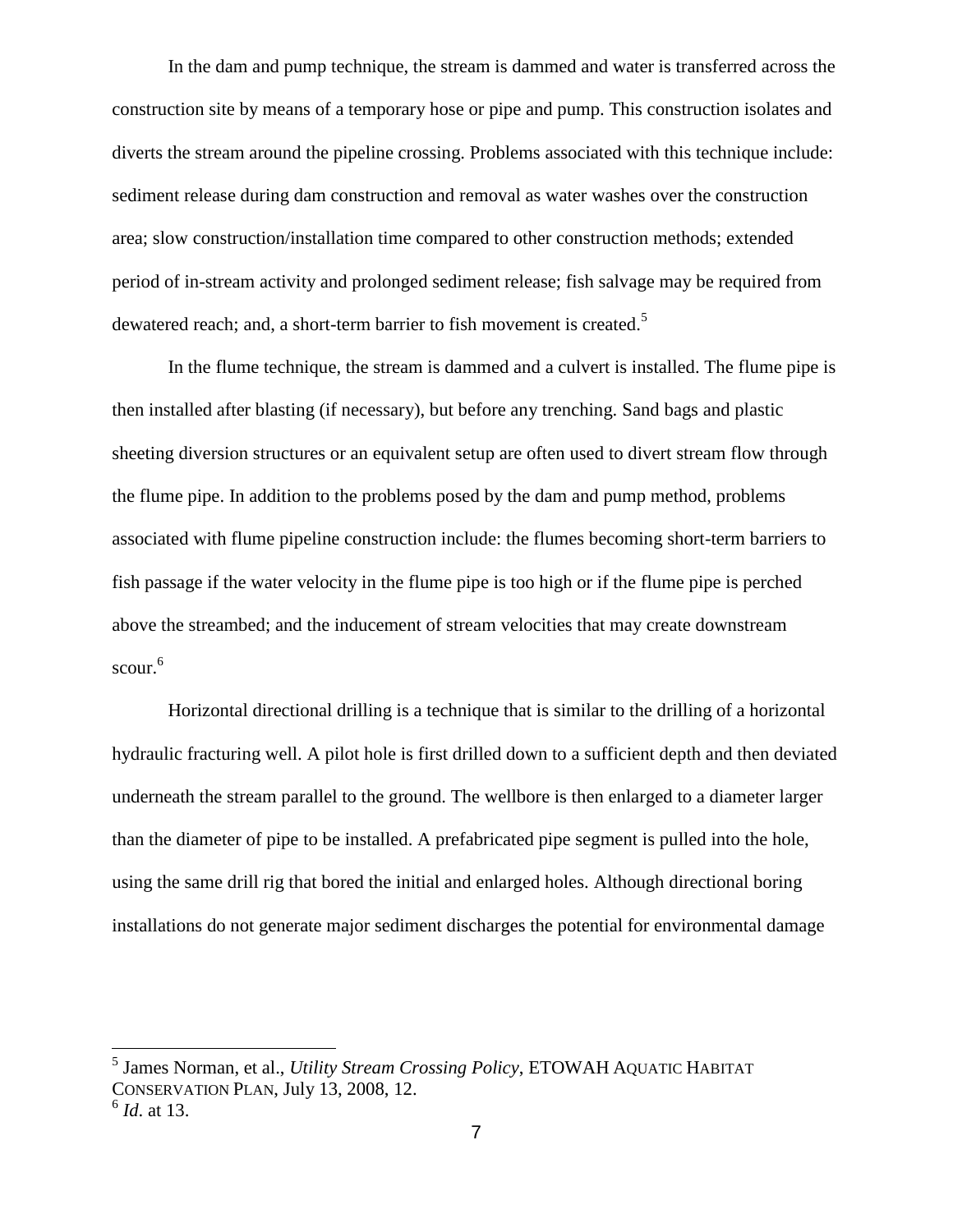due to unexpected releases of drilling mud and borehole cave-ins still exists.<sup>7</sup> For instance, if fractures in the drilling substrate are encountered, there is the potential for pressurized drilling fluids to leak out of the bore hole and potentially reach the streambed.<sup>8</sup> When intersected by the pilot hole, aquifers may be large-volume sources of groundwater under pressure, and such, fluid management problems and cross-contamination of aquifers may be a concern.<sup>9</sup> In addition, Horizontal Directional Drilling also requires large areas to be cleared for mud pits, pipe assembly areas, and staging areas and therefore has a significant footprint. In July and August 2011 three separate blowouts or spills caused by Laser Pipeline Co. muddied a high value stream in Susquehanna County in a creek crossing where horizontal direct drilling was utilized.<sup>10</sup>

Wet ditch crossing construction – the method of crossing seemingly proposed by Bluestone – is primarily accomplished through in-stream dredging. While this method is cheaper, quicker, and thus more common, it is also associated with *more significant environmental problems than any of the dry ditch techniques*. The process for wet ditch crossings involves laying pipe across a stream by digging a ditch from one side of the stream to the other. In some cases, a temporary bridge is installed so the backhoe can dig a trench across the streambed.<sup>11</sup> This construction occurs as the stream is flowing, there is no redirecting or damning of water. For a more thorough description of the different pipeline construction techniques, please see

 $<sup>7</sup>$  Canadian Association of Petroleum Producers, Canadian Energy Pipeline Association, and</sup> Canadian Gas Association, *Pipeline Associated Water Crossings*, 1-4 (2005). 8 *Id*.

<sup>9</sup> Canadian Association of Petroleum Producers, Canadian Energy Pipeline Association, and Canadian Gas Association, *Planning Horizontal Directional Drilling for Pipeline Construction*, 6-3 (2004).

 $10$  Available at, http://thetimes-tribune.com/news/third-spill-at-pipeline-site-sullies-susquehannacounty-creek-1.1186532#axzz1iLfWwIBC.

<sup>&</sup>lt;sup>11</sup> Norman, *supra* note 5, at 8.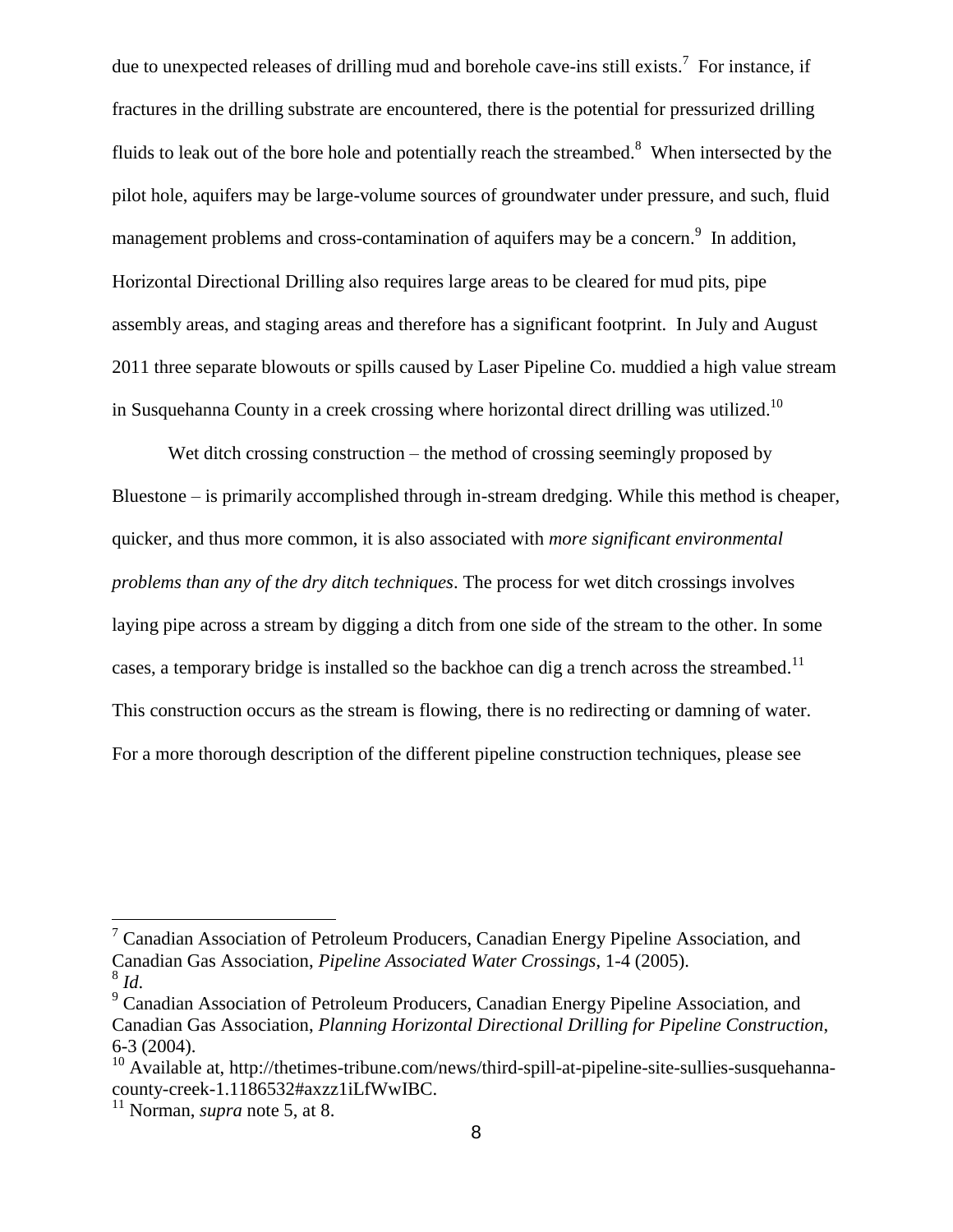"Overview of the Design, Construction, and Operation of Interstate Liquid Petroleum Pipelines," by T.C. Harris and R.L. Kopla.<sup>12</sup>

A brief survey of published environmental studies suggests that four primary water quality impacts result from pipeline construction activities regardless of which method is used, these impacts include: erosion and sedimentation, loss of riparian vegetation, forest and habitat fragmentation, and cumulative environmental impacts.

Studies documenting the effects of stream crossing construction on aquatic ecosystems identify sediment as the primary stressor for construction on river and stream ecosystems.<sup>13</sup> During construction of the pipeline stream crossings discrete peaks of high suspended sediment concentration occur during activities such as blasting, trench excavation, and backfilling.<sup>14</sup> The excavation of streambeds can generate persistent plumes of sediment concentration and turbidity.<sup>15</sup> This sedimentation has serious consequences for the benthic invertebrates and fish species whose vitality is crucial for healthy aquatic ecosystems. There have been documented reductions in benthic invertebrate densities, changes to the structure of aquatic communities, changes in fish foraging behavior, reductions in the availability of food, and increases in fish egg mortality rates.<sup>16</sup> In addition to the stream crossing construction activity itself, the associated new road construction increases the risk of erosion and sedimentation.<sup>17</sup> Heavy rains during two tropical storms in August and September 2011 caused extensive failures to erosion and sediment

<sup>12</sup> T.C. Pharris, R.L. Kopla, *Overview of the Design, Construction, and Operation of Interstate Liquid Petroleum Pipelines*, Argonne National Laboratory (2007).

<sup>&</sup>lt;sup>13</sup> Scott Read, *Effects of Sediment Released During Open-cut Pipeline Water Crossings,* Canadian Water Resources Journal, 1999, 24: (3) 235-251.

 $^{14}$  *Id.* 

<sup>15</sup> *Id*.

<sup>16</sup> Norman, *supra* note 5, at 9-10.

<sup>&</sup>lt;sup>17</sup> *En Banc* Hearing of the Pennsylvania Public Utility Commission on Jurisdictional Issues Related to Marcellus Shale Gas Development, Docket No. I‐2010‐2163461.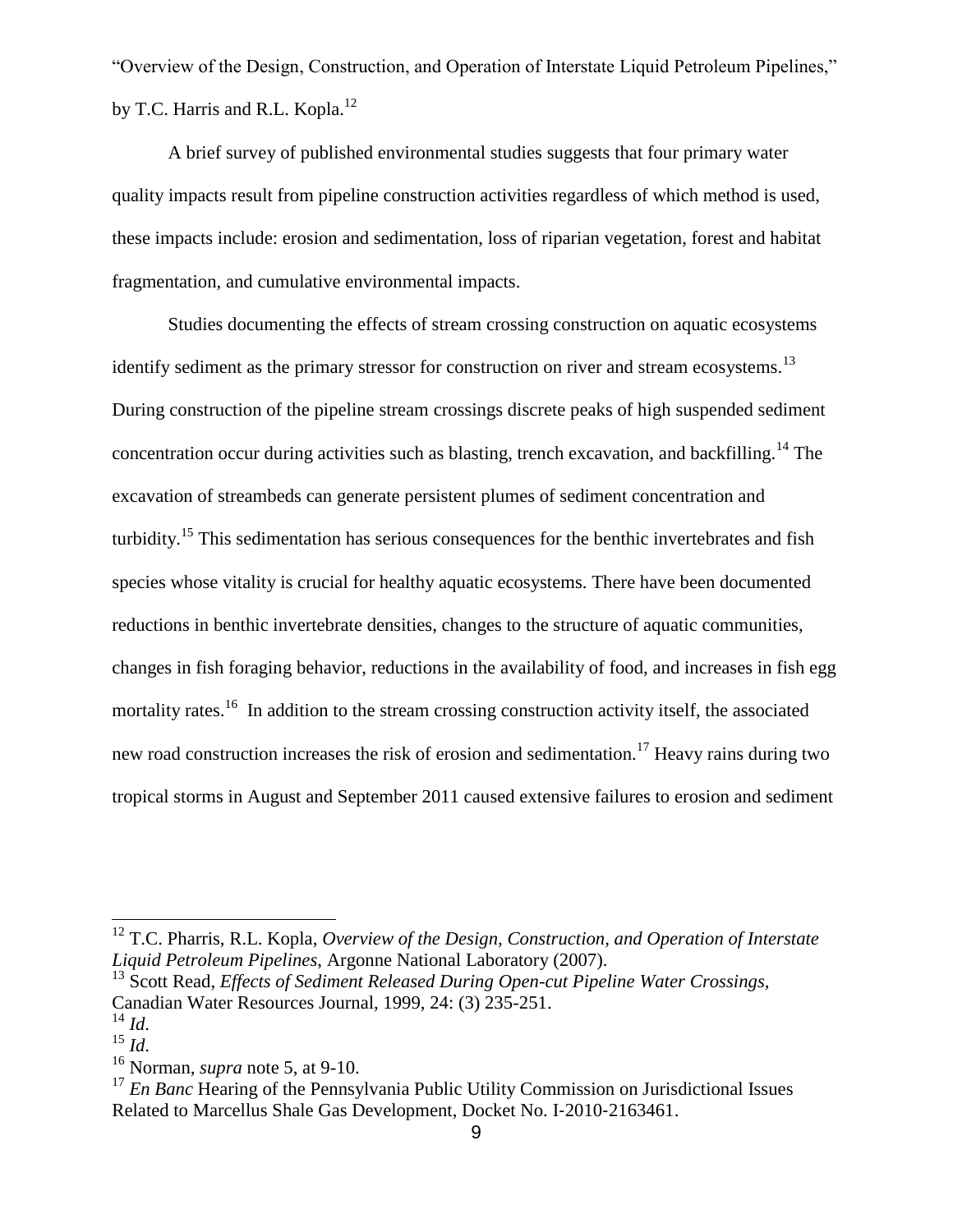controls on pipelines under construction in north central Pennsylvania resulting in sedimentation plumes in nearby waterbodies.<sup>18</sup>

Pipeline construction also will result in the loss of riparian vegetation.<sup>19</sup> For each of the pipeline construction techniques there is a resulting loss of foliage associated with clearing the stream banks. This reduction in foliage increases stream temperature and reduces its suitability for incubation, rearing, foraging and escape habitat.<sup>20</sup> The loss of vegetation also makes the stream more susceptible to erosion events, as the natural streambank stabilization provided by the roots has been removed.

Deposited sediment from construction activities can fill in the interstitial spaces of the streambed, changing its porosity and composition, and thereby increasing embeddedness and reducing riffle area and quality.<sup>21</sup> Furthermore, deposited sediment has the potential to fill in pool areas and reduce stream depth downstream of the construction area, further impacting stream habitats.<sup>22</sup>

Forest fragmentation is also a serious and inevitable consequence of increased pipeline construction activity. While the right of way for a pipeline construction zone ranges from 25-200 feet, on average, the right of way extends about 100 feet.<sup>23</sup> The Nature Conservancy has determined that "[t]he expanding pipeline network could eliminate habitat conditions needed by "interior" forest species on between 360,000 and 900,000 acres as new forest edges are created by pipeline right‐of‐ways." In addition, the right of way will need to be maintained and kept clear throughout the lifetime of the pipeline, which can be up to 80 years. The clearing of forest

<sup>18</sup> Craig R. Mccoy and Joseph Tanfani, *Similar Pipes, Different Rules*, PHILADELPHIA INQUIRER, available at, http://articles.philly.com/2011-12-12/news/30507185\_1\_hazardous-materialssafety-administration-pipeline-safety-rules. pipelines.

Norman, *supra* note 5, at 8.

<sup>20</sup> CAPP (2005), *supra* note 7, at 1-4.

<sup>21</sup> Read, *supra* note 13, at 235-251.

<sup>22</sup> Norman, *supra* note 5, at 9-10.

<sup>23</sup> Johnson, et al. *supra* note 4, at 6.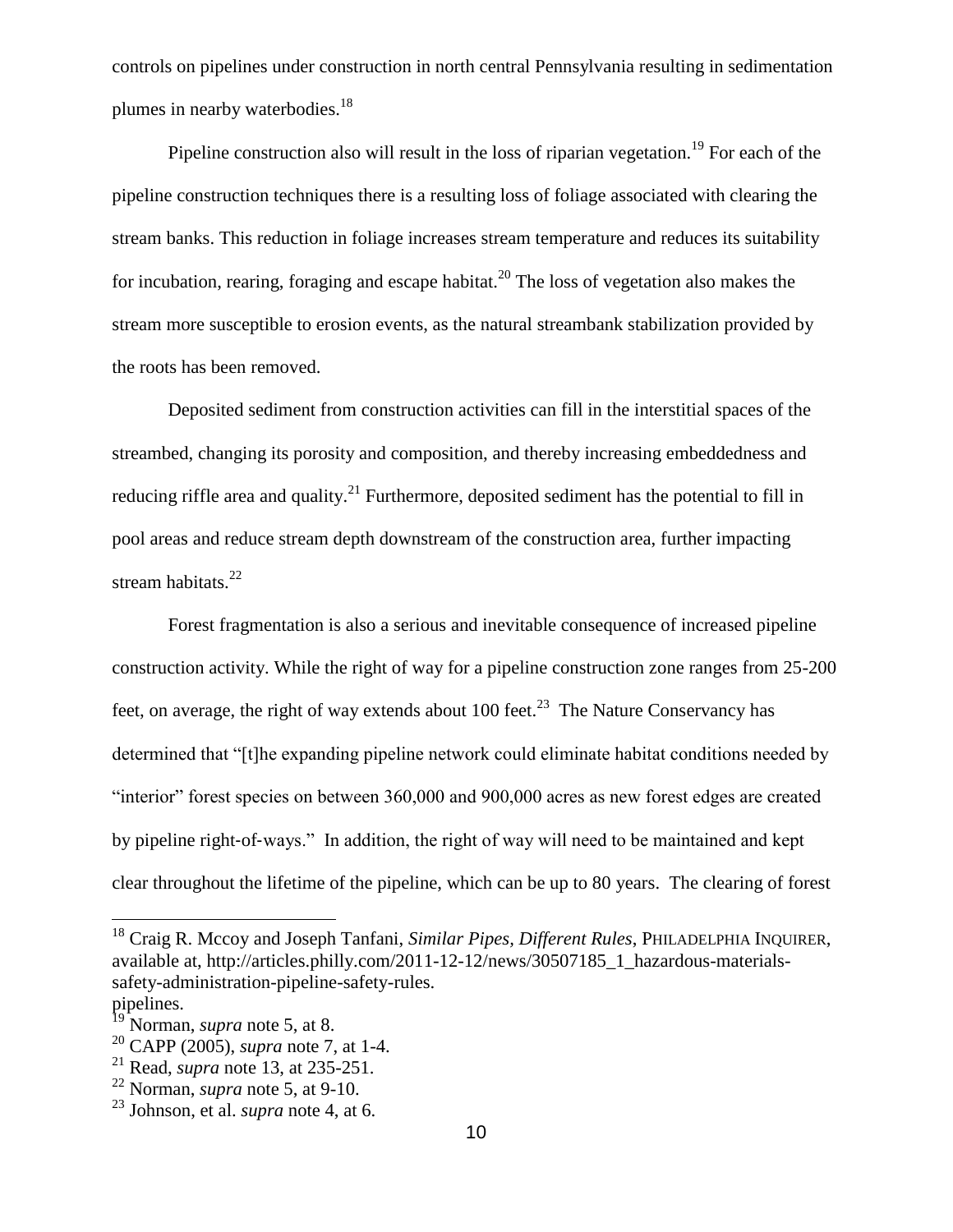for pipelines can result in the introduction of invasive species (such as Japanese knotweed and hay scented fern), native wildlife species decline, and the creation of microclimates that degrade forest health through sunscald and wind-throw. Habitat fragmentation also deprives interior forest species of the shade, humidity, and tree canopy protection that well developed deep forest environments provide.<sup>24</sup>

The cumulative impact of multiple construction sites for water crossings on a stream or river has the potential significantly degrade the quality and flow rate of the water body. The capacity of a water system to recover from a multitude of impacts may be exceeded with the detrimental effects of crossing construction becoming permanent.<sup>25</sup> Recurrent stresses on fish, such as those originating from elevated suspended sediment concentrations, will have negative effects on fish health, survival and reproduction.<sup>26</sup>

For a more expansive overview of potential cumulative environmental impacts please see, *Utility Stream Crossing Policy*, by James Norman, et al.<sup>27</sup>

The Joint Proposal fails to adequately consider the aforementioned impacts, and as such, should be rejected by the Commission. Lastly, it should be noted that in the construction of a much larger pipeline, that involved over 100 stream crossings, Tennessee Gas and Pipeline proposed only to use "Dry Ditch" or Horizontal Direct Drilling construction methods for all of its water crossings. The Commission should require Bluestone to provide binding assurances, through a condition on the proposal, that only dry cut methods will be used and that under no circumstances will wet cut methods be authorized.

# **3) The Delaware River Basin Commission Has Authority To Regulate Pipelines And Must Be Consulted Before The Proposal Is Ruled Upon.**

<sup>24</sup> Johnson, et al. *supra* note 4, at 7.

<sup>25</sup> CAPP (2005), *supra* note 7, at 1-4.

 $^{26}$  *Id.* 

<sup>27</sup> Norman, *supra* note 5, at 11-13.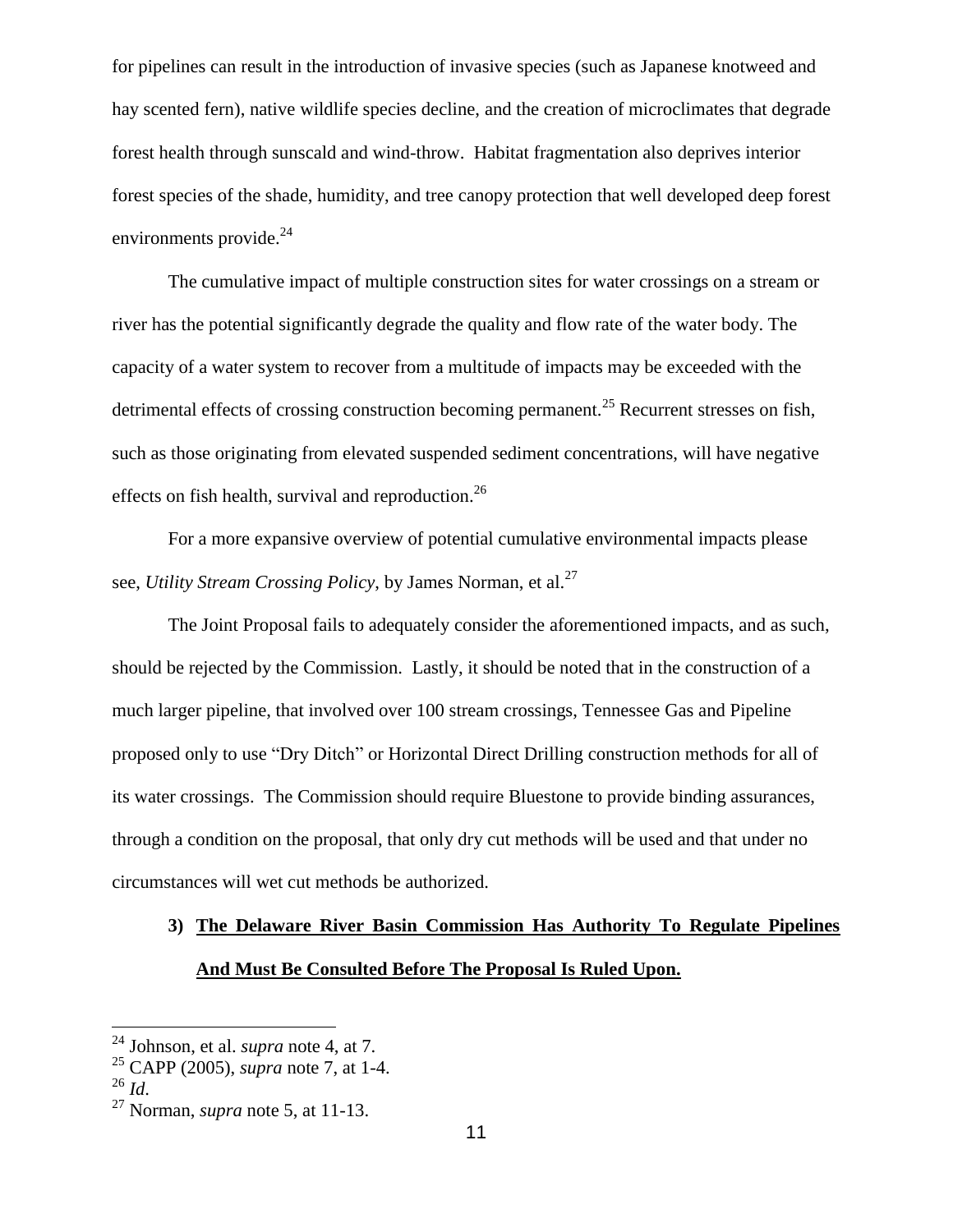As detailed above, linear pipeline construction activities involve significant impacts to both land and water. Pursuant to Section 2.3.5.A.12 of the Rules of Practice and Procedure ("RPP") for the Delaware River Basin Commission ("DRBC"), the DRBC requires project proponents to submit projects for review for all projects that involve a "involve significant disturbance of ground cover affecting water resources." Bluestone's project undeniably meets this standard, as a significant portion of the pipeline lies within the jurisdiction of the DRBC. . As such, Bluestone must consult with, and gain approval of, the DRBC regarding construction of this pipeline. To the extent that Bluestone has not made such a consultation, and received such approval, any ruling on the Joint Proposal by the Commission is premature and inappropriate.

Furthermore, this review process by the DRBC would be in *addition* to water withdrawal docket approval for the hydrostatic testing of pipeline integrity – which this project does not yet even have. In fact, on December 8, 2011 the DRBC unanimously voted to "postpone the Commission's consideration of applications for water withdrawals within the State of New York to serve natural gas development activities, pending completion of New York's environmental quality review process." This ruling was the result of a letter sent by the New York State Department of Environmental Conservation on May 31, 2011, requesting that all water withdrawal applications within New York "that are associated with high volume hydraulic fracturing, be postponed until completion of the New York environmental impact process."<sup>28</sup> This ruling of the DRBC directly relates to Bluestone's water withdrawal request, which is now indefinitely postponed. It would be highly premature and inappropriate to approve the Joint Proposal for the construction of a pipeline before approval is provided to do the very testing that is required to demonstrate that the pipeline is indeed safe for operation. Such a backwards approach should not be permitted.

<sup>&</sup>lt;sup>28</sup> Joseph Martens, *Request to Postpone XTO Energy, Inc. Water Withdrawal Docket and Similar Applications*, (May 31, 2010).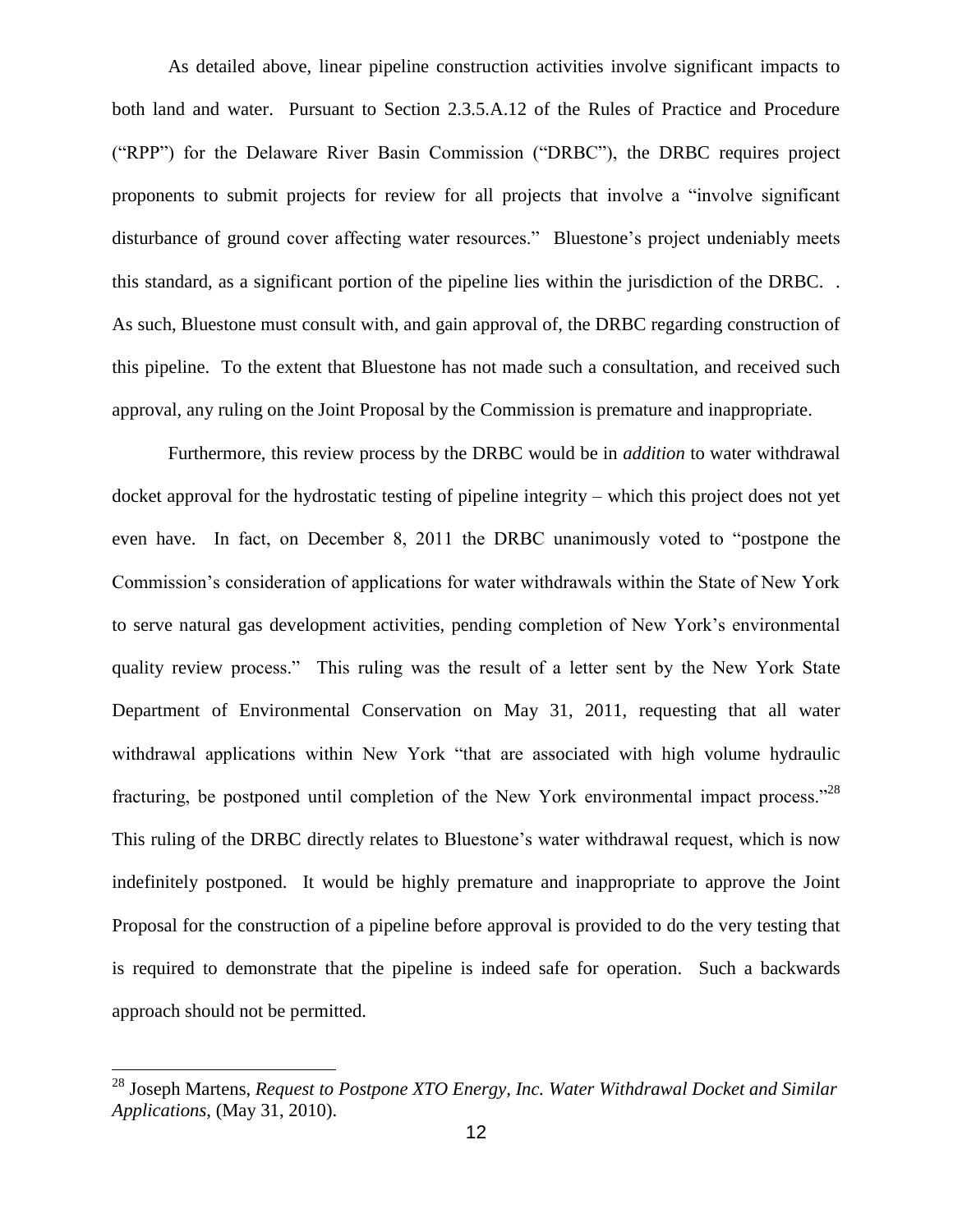#### **4) The Joint Proposal Must Not Be Approved Until New York State Has Made A**

### **Final Decision On Whether Or Not To Allow Drilling In New York State.**

The Commission must consider the totality of all of the relevant factors in making its determination of environmental compatibility and public need. Under this Application, filed in accordance with PSL § 121-a(3) the Commission must make the determinations required by paragraphs (a), (b), (e), (f) and (g) of subdivision one of PSL  $\S 126$ .

Bluestone articulates that the half of the "need" for this project, as required by an Article VII application, is to a significant extent predicated on the assumption that drilling will occur in Broome County and that those well pads will be connected to the BGS. However, New York currently has in place an indefinite moratorium on high volume hydraulic fracturing within state boundaries. As such, the Commission cannot consider the "benefits" or "need" of the pipeline in New York based on increasing capacity and providing additional natural gas to Northeastern markets. It is improper for the Commission to take part in speculation as to whether New York will allow gas drilling when evaluating the public need for this project. Therefore, until the State of New York makes a final determination on whether or not to allow high volume hydraulic fracturing gas drilling in the state, a ruling on the Joint Proposal is premature and improper.

# **5) A Cumulative Environmental Impact Study Must Be Conducted That Accounts For Impacts From Pipeline Construction Activity As Well As Induced Development As A Result Of The Project.**

Currently there is no local, state or Federal body that is looking at the cumulative impact of pipeline construction activity in the Marcellus Shale Region. To the extent that the Joint Proposal does not either require or include a Cumulative Environmental Impact study, it must be rejected. These pipeline projects do not occur in a vacuum. As one by one they steadily deplete the natural and scenic resources of the region, the combined impact becomes potentially devastating. The Joint Proposal makes it very clear that future upgrades, including future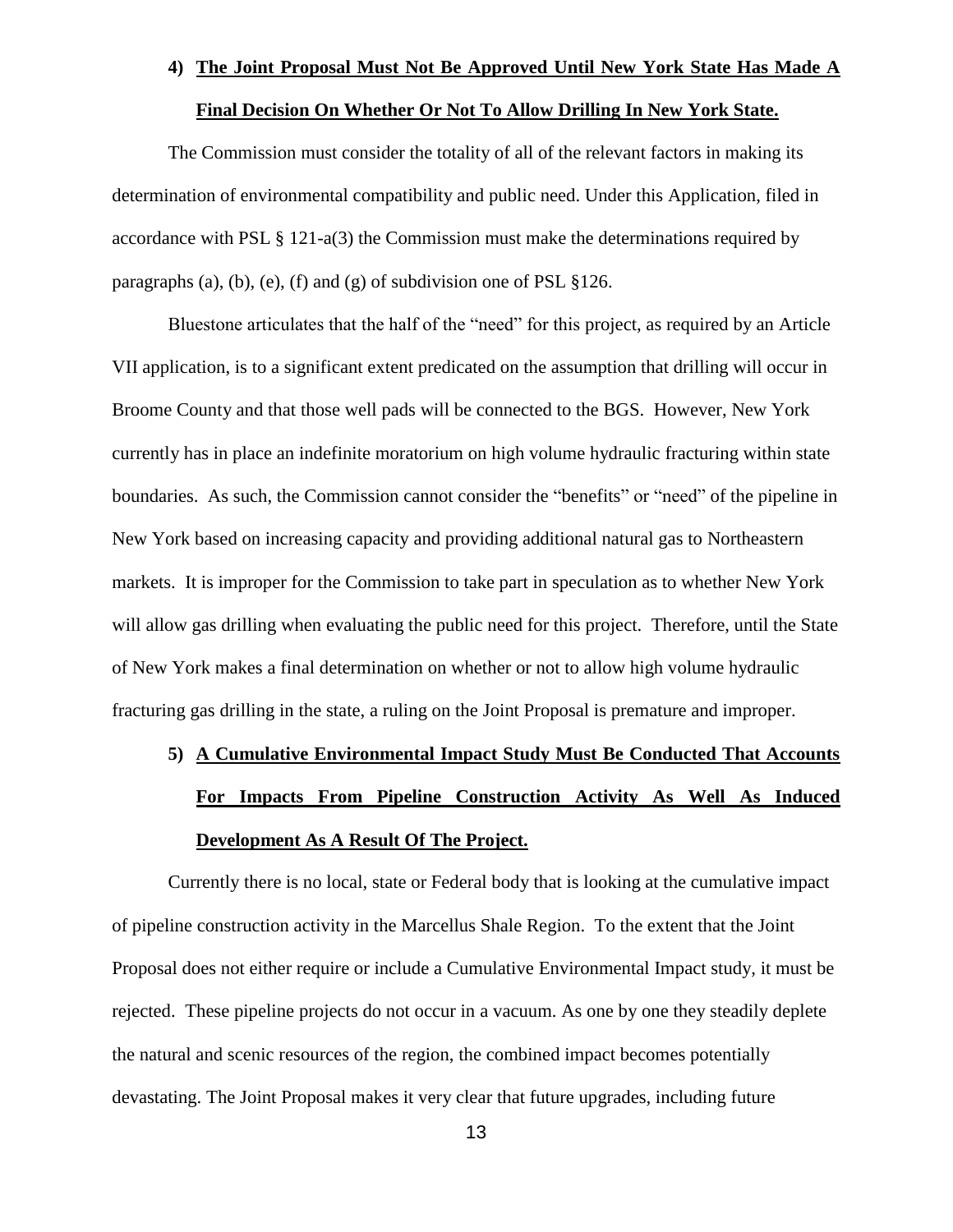compressor stations are likely, however analysis of what impact such foreseeable future development may have on the region is lacking in the Joint Proposal. Approval of the Project now will eliminate the opportunity for an accurate and timely cumulative impact analysis which considers all of the potential impacts, including future upgrades.

The size and scope of the construction activity and stream crossings associated with the BGS will have a deleterious effect on the water resources of the Delaware River Basin. There are significant concerns related to the cumulative impact that continuous water body crossing pipeline construction activity has on the health and vitality of the Delaware River Basin. In addition to the BGS, there have been at least two major pipelines constructed within the last year in this region (Tennessee Gas and Pipeline Company's 300 Line Project, and Columbia 1278k Replacement Project), and there are at least 3 others that are currently pending approval (Tennessee Gas and Pipeline Company's Northeast Upgrade Project, the Constitution Pipeline, Transco's Northeast Supply Link). These construction projects will facilitate the further development of new natural gas wells, access roads, gathering lines, compressor stations, and other supporting infrastructure, which will further degrade the local environment and which must be considered in conjunction with the BGS project as part of a cumulative impact study.

To further help identify environmental issues that must be evaluated pursuant to pipeline construction activity, DRN has attached both its scoping comments (Exhibit A) and the comments provided on the Environmental Assessment (Exhibit B) for Tennessee Gas and Pipeline's Northeast Upgrade Project that have been submitted before FERC.

#### **CONCLUSION**

DRN, hereby, requests that the Commission reject the Joint Proposal. Thank you for your attention regarding submission. Do not hesitate to contact us with any questions.

Dated: 8/30/2012 Respectfully submitted,